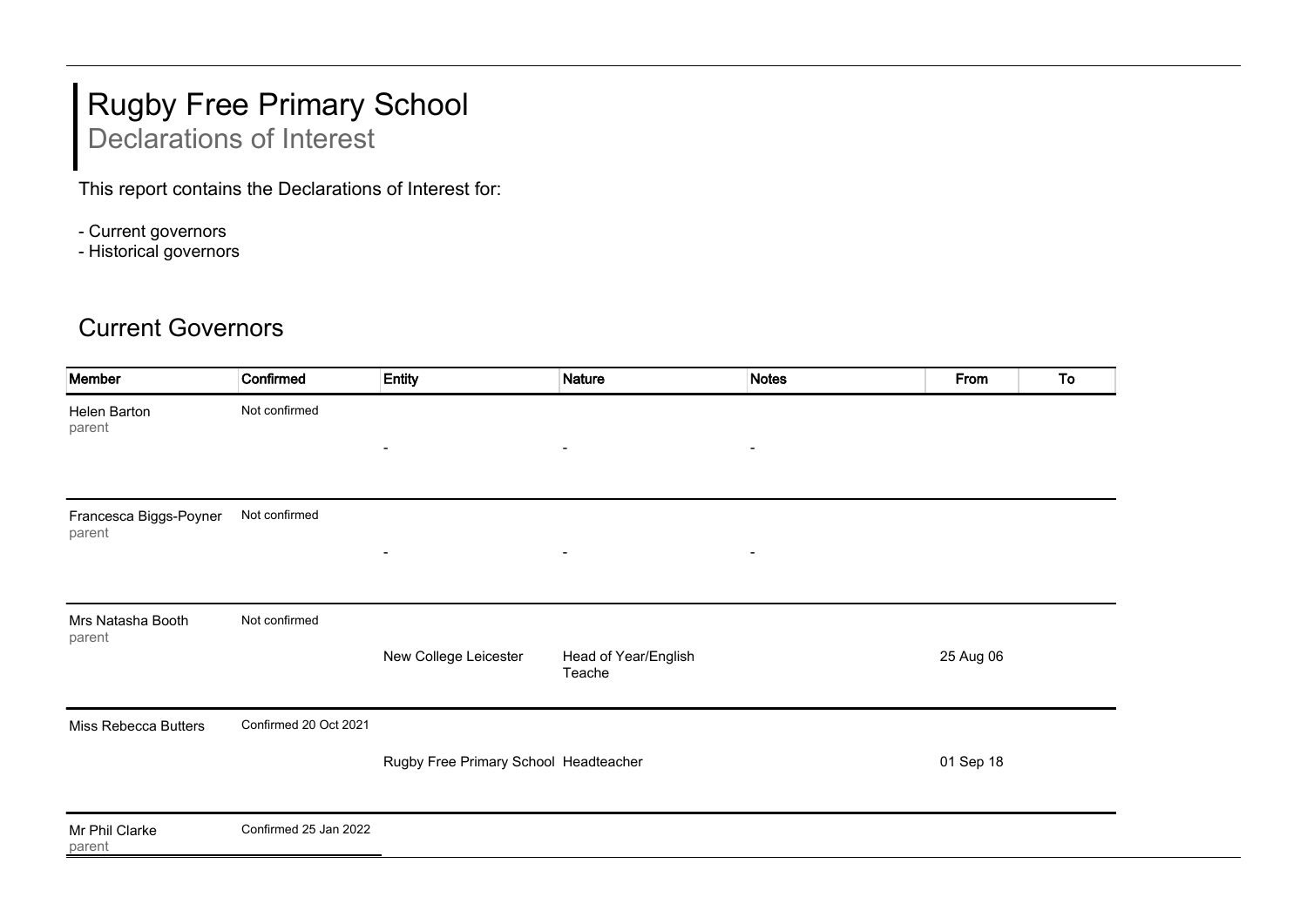| Confirmed 25 Jan 2022 | <b>Grass Roots Training</b><br>Agency Ltd | <b>Managing Director</b> |                                 | 16 Nov 16 |  |
|-----------------------|-------------------------------------------|--------------------------|---------------------------------|-----------|--|
|                       | <b>Grass Roots Property</b><br>Limited    | <b>Managing Director</b> |                                 | 22 Aug 18 |  |
|                       | Auto Atai Limited                         | <b>Managing Director</b> |                                 | 01 Oct 20 |  |
| Not confirmed         | $\overline{\phantom{a}}$                  | $\overline{\phantom{a}}$ | $\overline{\phantom{a}}$        |           |  |
| Not confirmed         | $\blacksquare$                            | $\blacksquare$           | $\overline{\phantom{a}}$        |           |  |
| Not confirmed         |                                           | $\overline{\phantom{a}}$ | $\blacksquare$                  |           |  |
| Confirmed 12 Oct 2021 | Southam College                           | Employee                 | Teacher of English              |           |  |
| Confirmed 24 Sep 2021 | Ltd                                       |                          |                                 |           |  |
| Not confirmed         |                                           |                          |                                 |           |  |
|                       |                                           |                          | Goth Energy Management Director |           |  |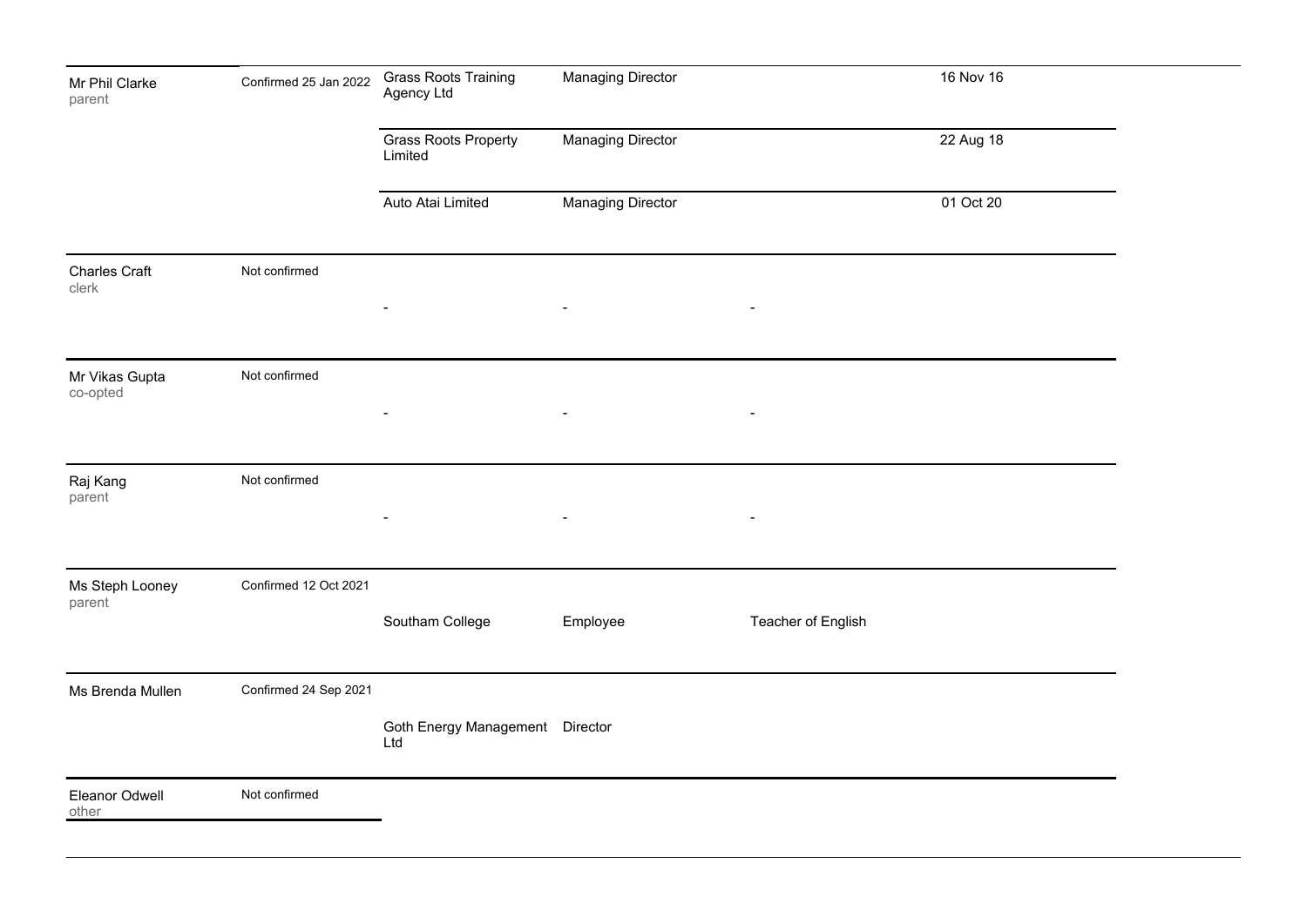| Eleanor Odwell<br>other    | Not confirmed         | $\blacksquare$           | $\qquad \qquad$<br>$\overline{\phantom{0}}$ |           |
|----------------------------|-----------------------|--------------------------|---------------------------------------------|-----------|
| Mrs Zoe Slade<br>appointed | Confirmed 18 Oct 2021 | E.ON UK                  | Not disclosed                               | 01 Jan 04 |
| Test User 1<br>trustee     | Not confirmed         | $\overline{\phantom{a}}$ | $\sim$<br>$\blacksquare$                    |           |